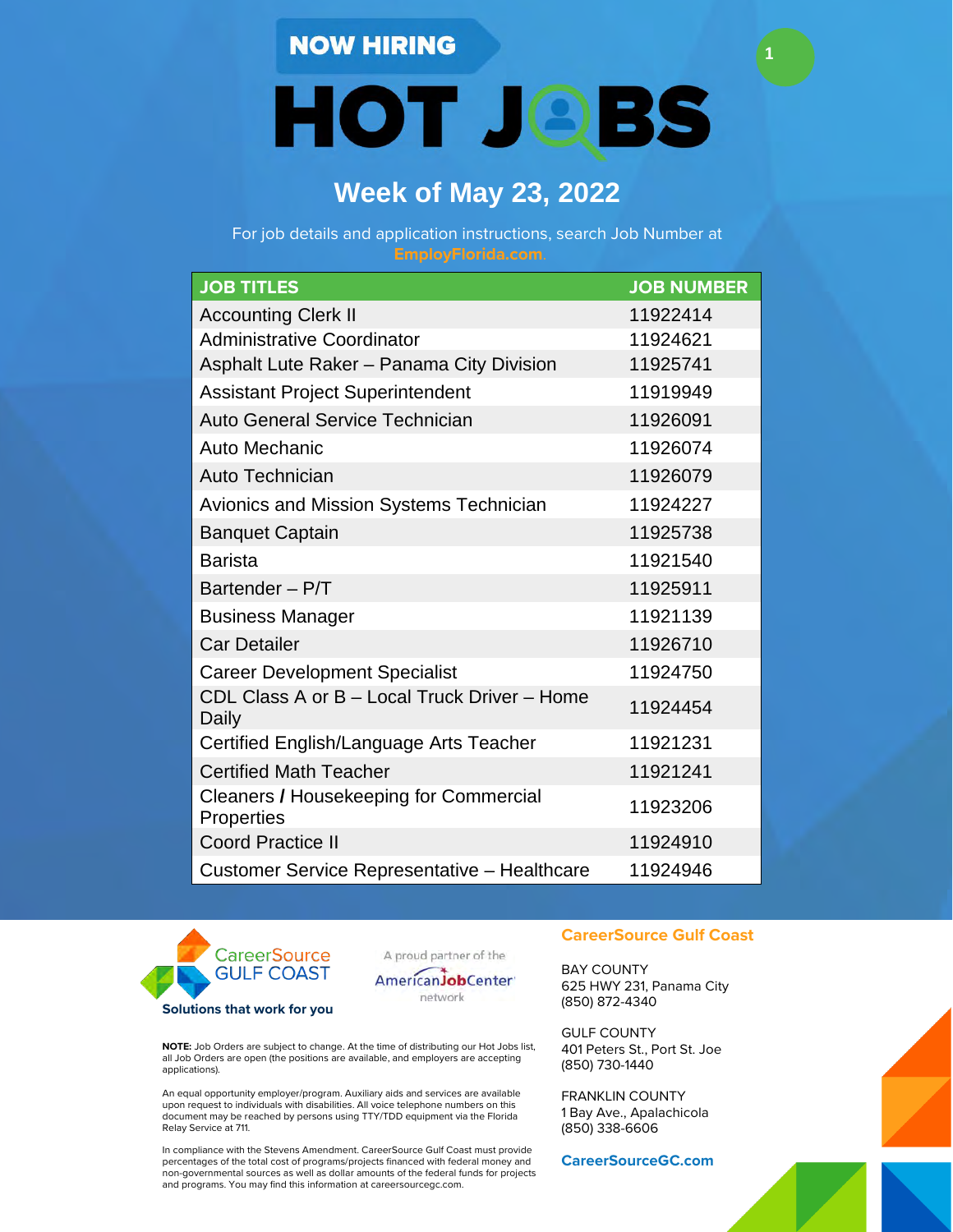**HOT JOBS** 

**2**

# **Week of May 23, 2022**

For job details and application instructions, search Job Number at

| <b>JOB TITLES</b>                                    | <b>JOB NUMBER</b> |
|------------------------------------------------------|-------------------|
| Customer Service Representative - Healthcare -<br>PЛ | 11924984          |
| <b>Driver</b>                                        | 11924941          |
| Dump Truck Driver - Panama City Division             | 11925759          |
| Fleet Driver / Transporter                           | 11926716          |
| Fleet Driver / Transporter - P/T                     | 11926140          |
| <b>Food Service Worker</b>                           | 11926561          |
| <b>Food Service Worker</b>                           | 11925617          |
| <b>Food Unit Lead</b>                                | 11925625          |
| <b>Front Desk Clerk</b>                              | 11926775          |
| <b>Front Office Supervisor</b>                       | 11923901          |
| <b>Gas Piping Foreman</b>                            | 11924802          |
| <b>Gas Piping Helpers</b>                            | 11924821          |
| General Laborer: Tyndall Aerial Targets              | 11923069          |
| <b>GIS Senior Analyst</b>                            | 11924697          |
| <b>GIS Specialist II</b>                             | 11924653          |
| Grade Foreman - Panama City Division                 | 11925790          |
| <b>Ground Support Equipment Mechanic</b>             | 11925188          |
| <b>Guest Service Representative</b>                  | 11926741          |
| Guest Service Representative / Night Auditor         | 11926782          |
| Housekeeping Inspector                               | 11926688          |



A proud partner of the

AmericanJobCenter' network

**NOTE:** Job Orders are subject to change. At the time of distributing our Hot Jobs list, all Job Orders are open (the positions are available, and employers are accepting applications).

An equal opportunity employer/program. Auxiliary aids and services are available upon request to individuals with disabilities. All voice telephone numbers on this document may be reached by persons using TTY/TDD equipment via the Florida Relay Service at 711.

In compliance with the Stevens Amendment. CareerSource Gulf Coast must provide percentages of the total cost of programs/projects financed with federal money and non-governmental sources as well as dollar amounts of the federal funds for projects and programs. You may find this information at careersourcegc.com.

#### **CareerSource Gulf Coast**

BAY COUNTY 625 HWY 231, Panama City (850) 872-4340

GULF COUNTY 401 Peters St., Port St. Joe (850) 730-1440

FRANKLIN COUNTY 1 Bay Ave., Apalachicola (850) 338-6606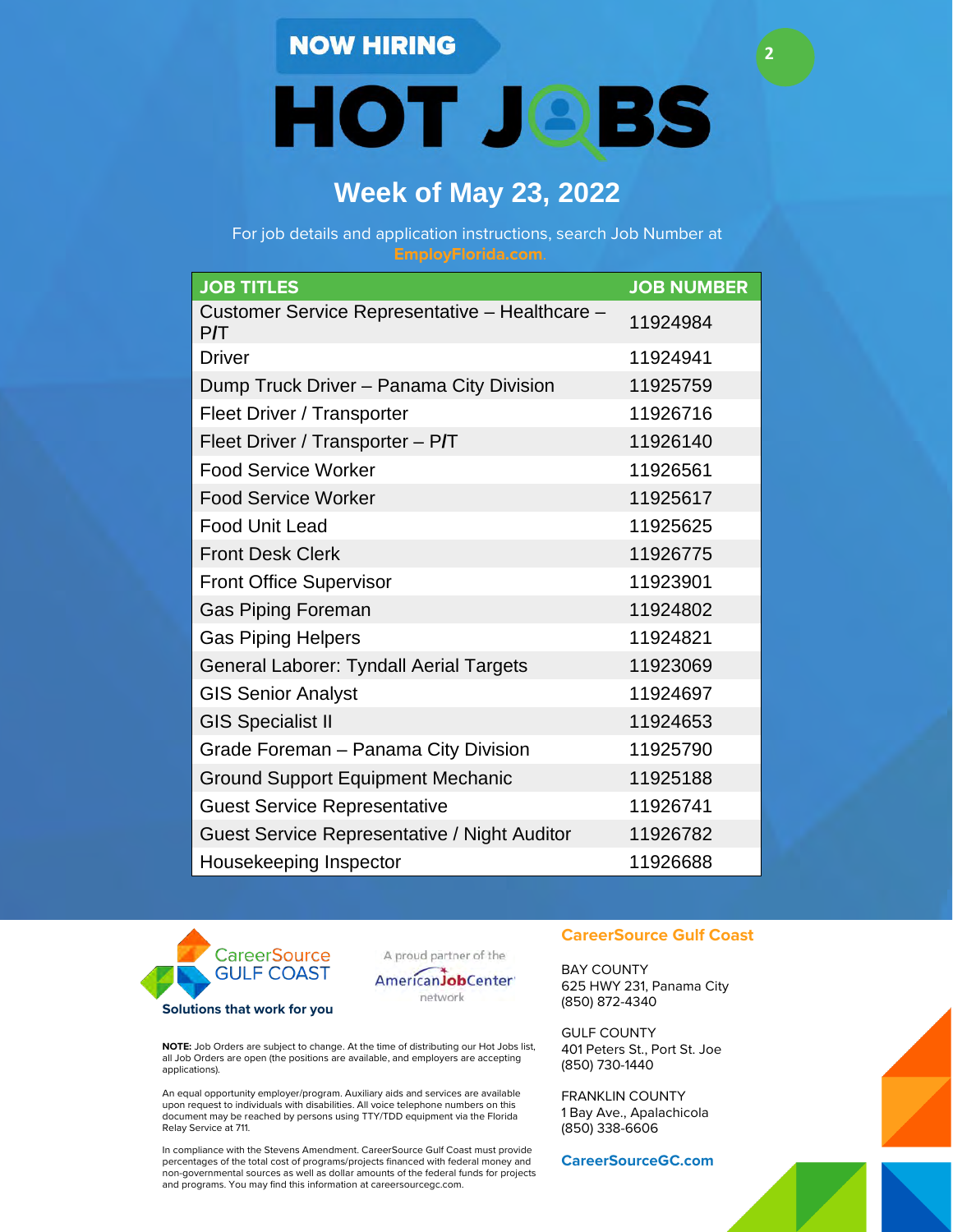**HOT JOBS** 

**3**

# **Week of May 23, 2022**

For job details and application instructions, search Job Number at

| <b>JOB TITLES</b>                                    | <b>JOB NUMBER</b> |
|------------------------------------------------------|-------------------|
| Junior Information Assurance (IA) Specialist         | 11926024          |
| Lab Technician - Mid Level                           | 11922060          |
| Laborer                                              | 11924909          |
| Laborer                                              | 11924777          |
| Laborer - Panama City Division                       | 11925801          |
| <b>Legal Assistant</b>                               | 11926150          |
| <b>Line Cook</b>                                     | 11925751          |
| <b>Logistics Specialist</b>                          | 11925171          |
| <b>LPN</b>                                           | 11924271          |
| <b>LPN</b>                                           | 11927002          |
| <b>Maintenance Supervisor</b>                        | 11920940          |
| Mechanic / Maintenance                               | 11925581          |
| Merchandiser $-$ P/T                                 | 11927399          |
| Naval Mission Support Mechanical Technician          | 11925097          |
| <b>Office Manager</b>                                | 11922009          |
| Pipelayer - Panama City Division                     | 11925808          |
| <b>Quality Assurance</b>                             | 11925175          |
| <b>Registered Nurse</b>                              | 11923497          |
| <b>Residential Helper Daily</b>                      | 11926082          |
| Route Driver - Panama City, FL - Class A or B<br>CDL | 11923176          |



A proud partner of the



**NOTE:** Job Orders are subject to change. At the time of distributing our Hot Jobs list, all Job Orders are open (the positions are available, and employers are accepting applications).

An equal opportunity employer/program. Auxiliary aids and services are available upon request to individuals with disabilities. All voice telephone numbers on this document may be reached by persons using TTY/TDD equipment via the Florida Relay Service at 711.

In compliance with the Stevens Amendment. CareerSource Gulf Coast must provide percentages of the total cost of programs/projects financed with federal money and non-governmental sources as well as dollar amounts of the federal funds for projects and programs. You may find this information at careersourcegc.com.

#### **CareerSource Gulf Coast**

BAY COUNTY 625 HWY 231, Panama City (850) 872-4340

GULF COUNTY 401 Peters St., Port St. Joe (850) 730-1440

FRANKLIN COUNTY 1 Bay Ave., Apalachicola (850) 338-6606